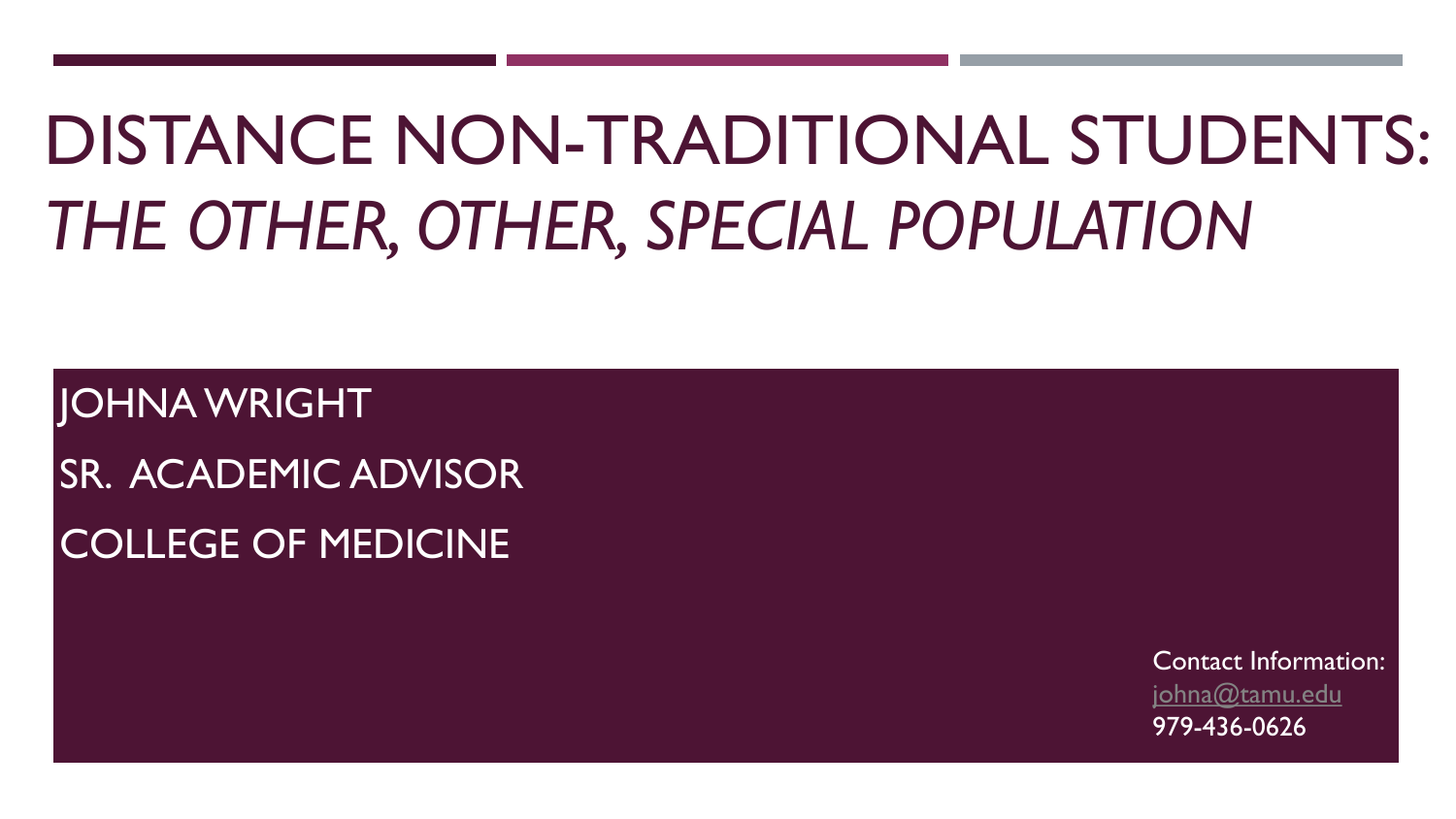## AT THE END OF THIS PRESENTATION, YOU WILL BE ABLE TO:

- Recognize the definition of a non-traditional distance student
- Identify the advisor's role with this student population
- **Explore strategies to successful advising with this student population**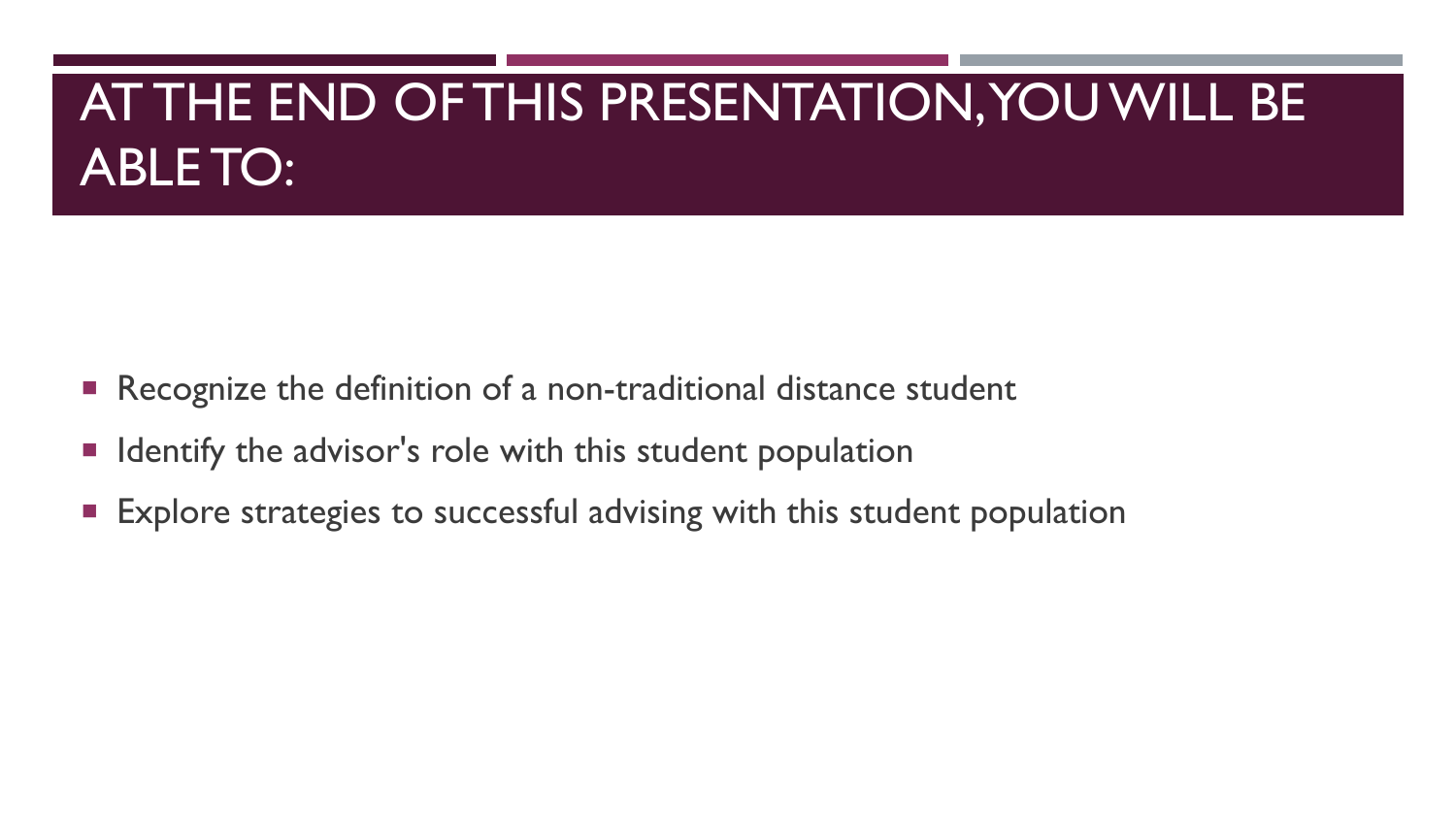### ACADEMIC ADVISING CORE COMPETENCY RELATION

Core Competencies in the Relational component (skills academic advisors must demonstrate) include the ability to:

R1 Articulate a personal philosophy of academic advising.

#### *R2 Create rapport and build academic advising relationships.*

R3 Communicate in an inclusive and respectful manner.

#### *R4 Plan and conduct successful advising interactions.*

R5 Promote student understanding of the logic and purpose of the curriculum.

R6 Facilitate problem solving, decision-making, meaning-making, planning, and goal setting.

#### *Engage in on-going assessment and development of the advising practice.*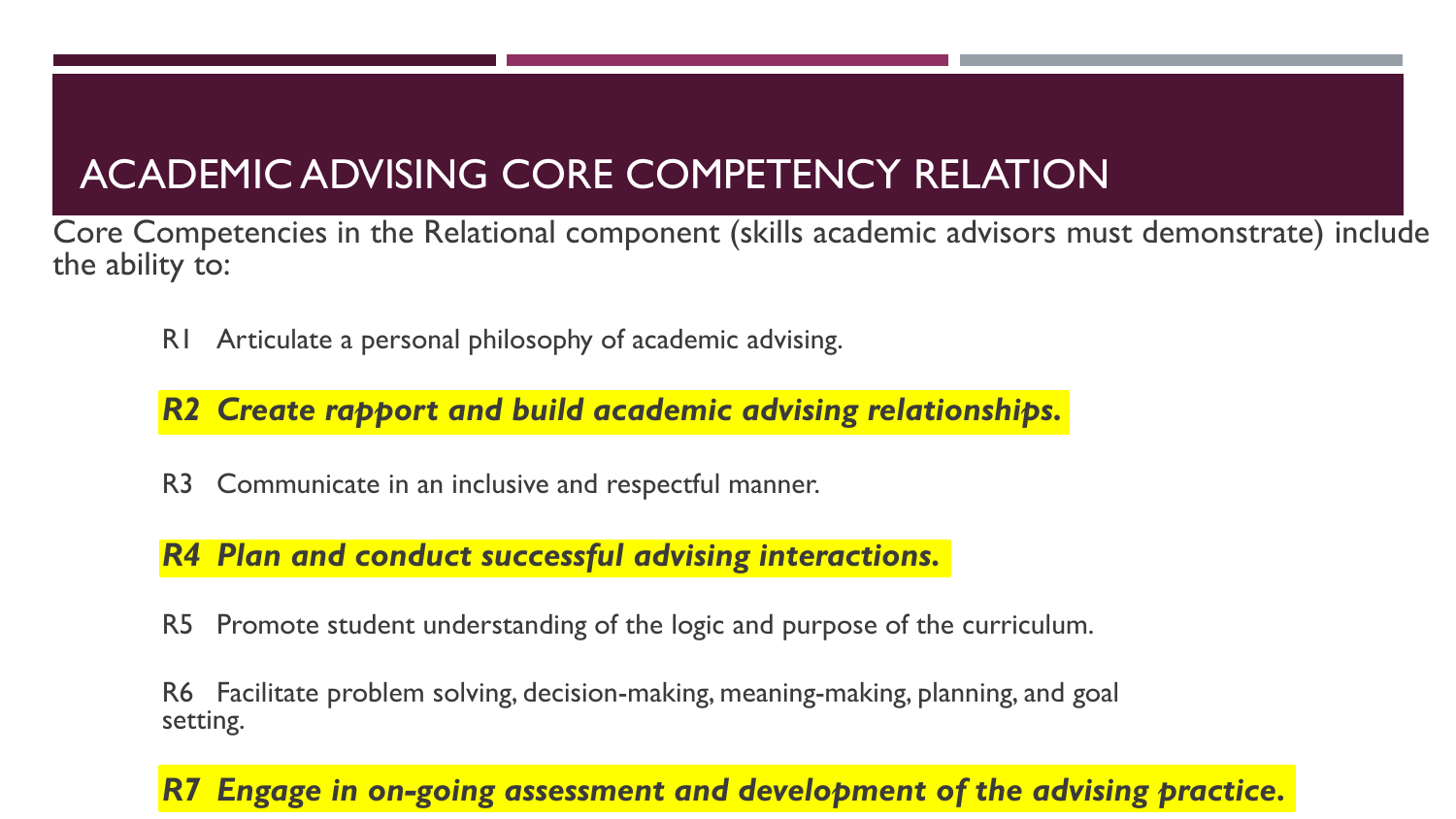## How do you define a non-traditional student?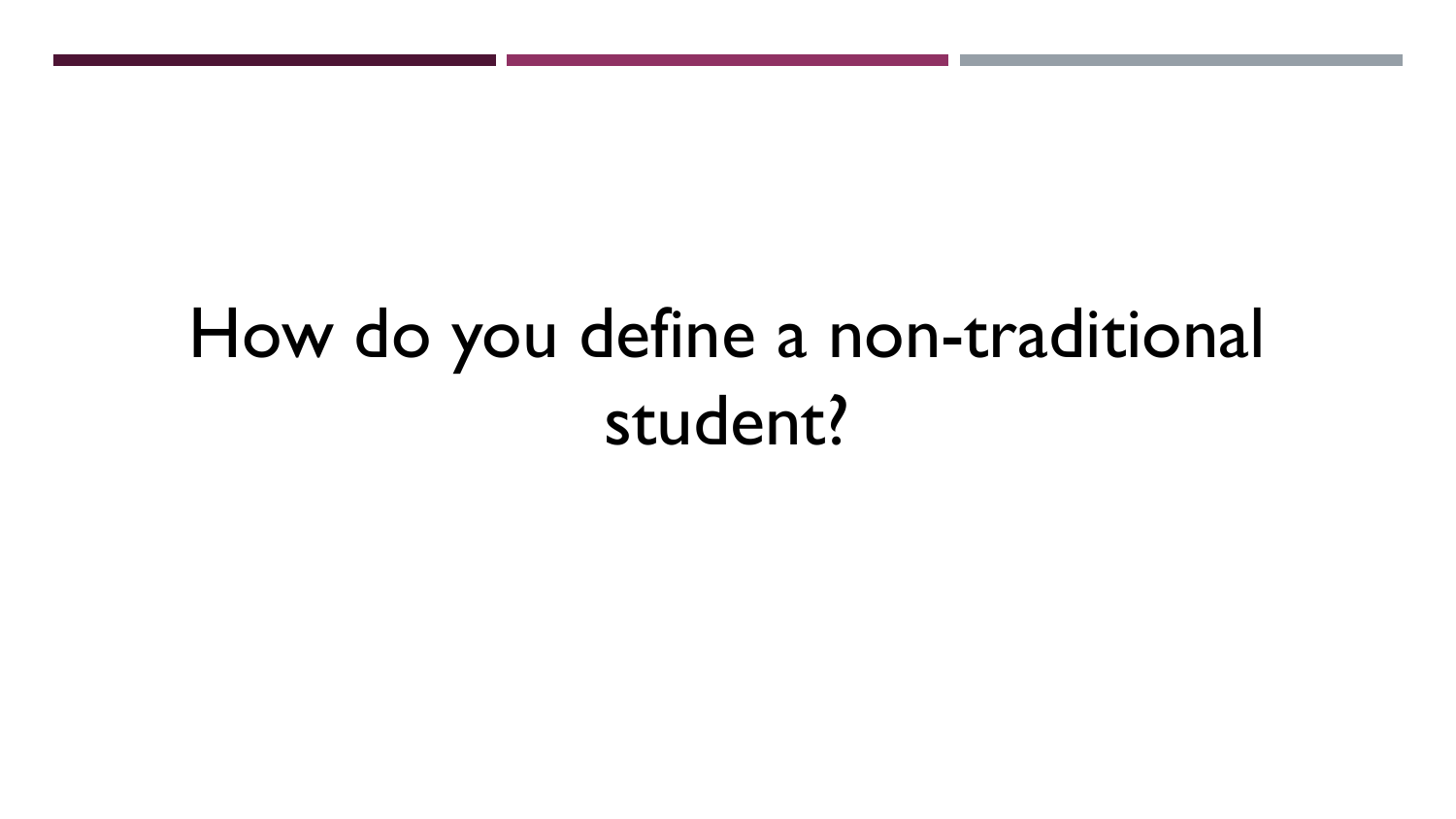### NON-TRADITIONAL STUDENT DEFINED:

Graduate online learners often display some of the characteristics of "nontraditional students," such as items 2, 3, 4, and 5 below. Choy (2002) defined nontraditional students as those who have one or more of the following seven characteristics:

1. Delays enrollment (does not enter postsecondary education in the same calendar year that he or she completed high school);

- *2. Attends part time for at least part of the academic year;*
- *3. Works full time (35 hours or more per week) while enrolled;*
- *4. Is considered financially independent for purposes of determining eligibility for financial aid;*
- *5. Has dependents other than a spouse (usually children, but sometimes others);*
- 6. Is a single parent (either not married or married but separated and has dependents); or

7. Does not have a high school diploma (completed high school with a GED or other high school completion certificate or did not finish high school). (pp. 2-3)

Choy, S. (2002). Findings from the condition of education 2002: Nontraditional undergraduates. Washington, DC: National Center for Education Statistics. Retrieved from <http://nces.ed.gov/pubs2002/2002012.pdf>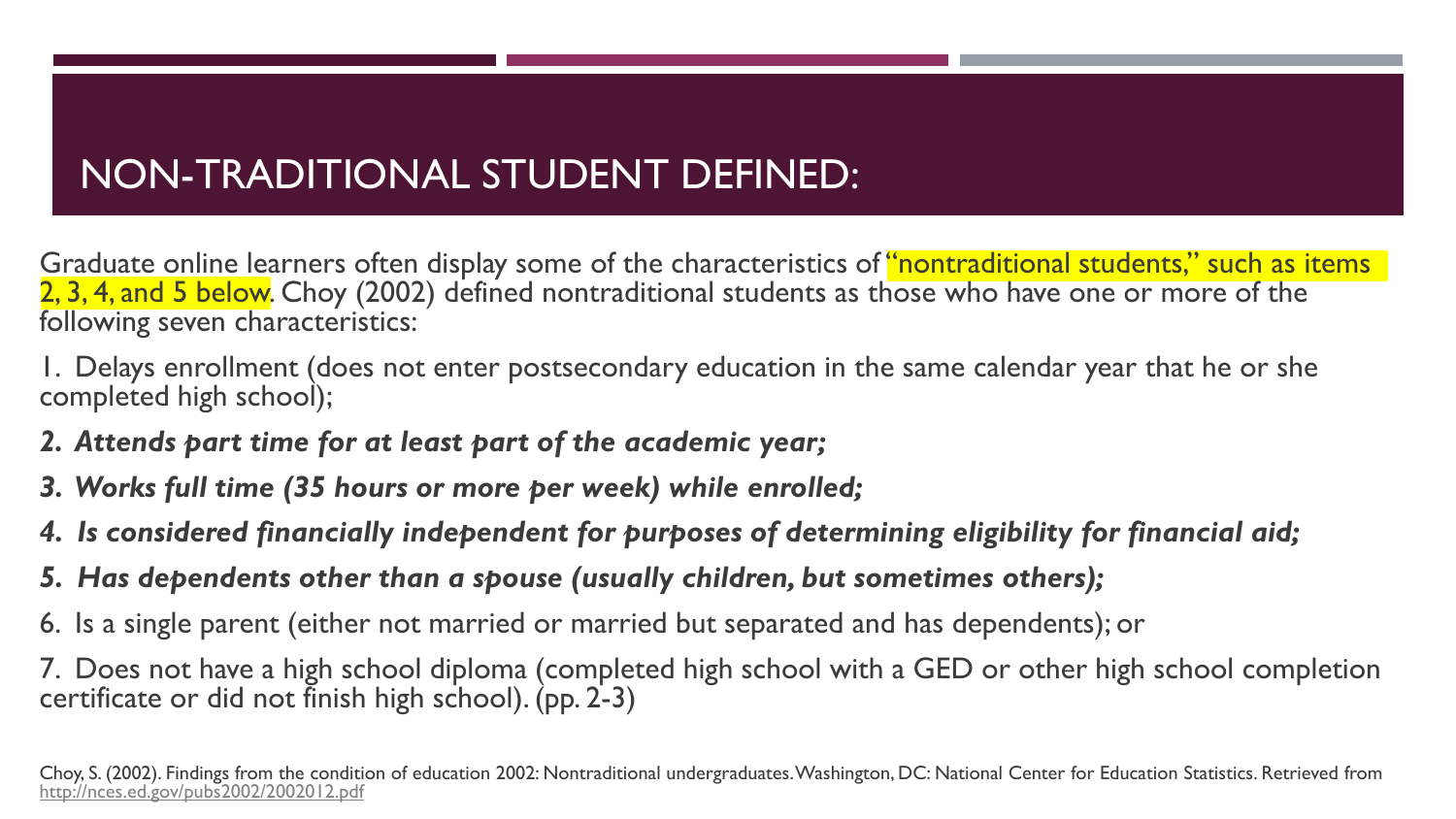## How do you define distance education?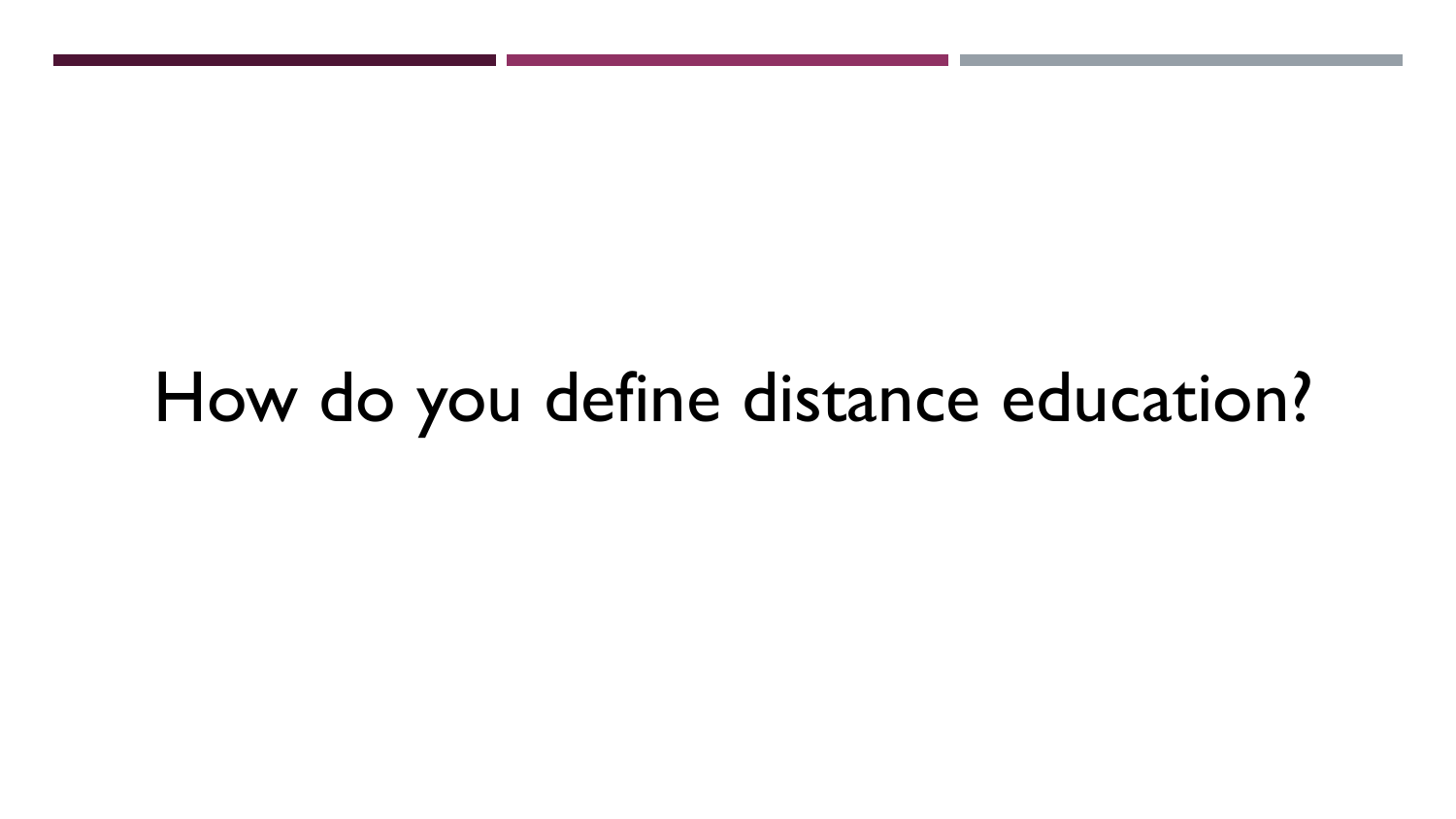### DISTANCE EDUCATION DEFINED:

Education that uses one or more technologies to deliver instruction to students who are separated from the instructor and to support regular and substantive interaction between the students and the instructor synchronously or asynchronously.

Technologies used for instruction may include the following: Internet; one-way and two-way transmissions through open broadcasts, closed circuit, cable, microwave, broadband lines, fiber optics, satellite or wireless communication devices; audio conferencing; and video cassette, DVDs, and CD-ROMs, if the cassette, DVDs, and CD-ROMs are used in a course in conjunction with the technologies listed above.

U.S. Department of Education, National Center for Education Statistics, Integrated Postsecondary Education Data System (IPEDS), 2019-2020, Glossary results. Retrieved from <https://surveys.nces.ed.gov/ipeds/VisGlossaryAll.aspx>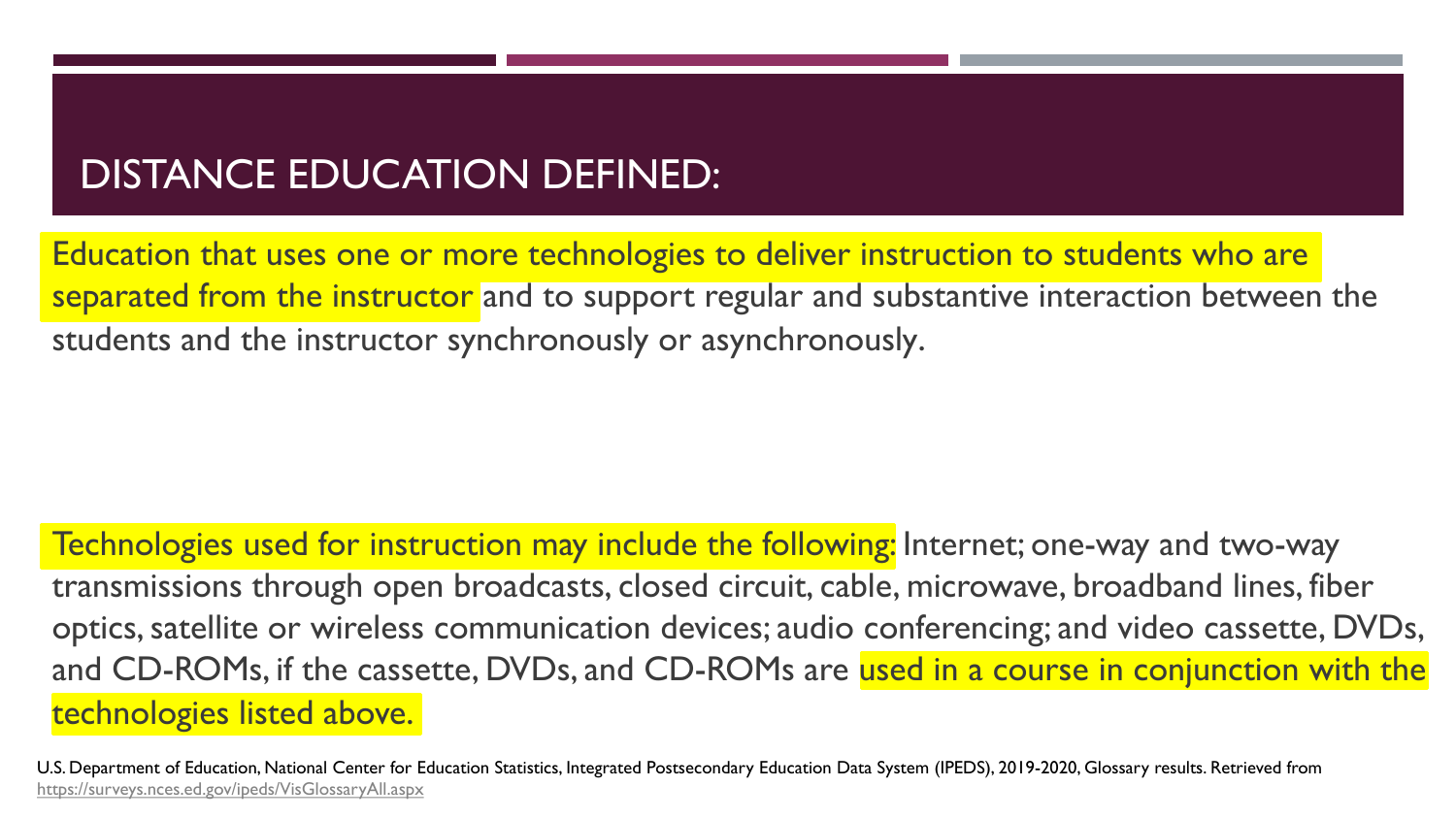Simplistic definition: Non-traditional distance student – Really busy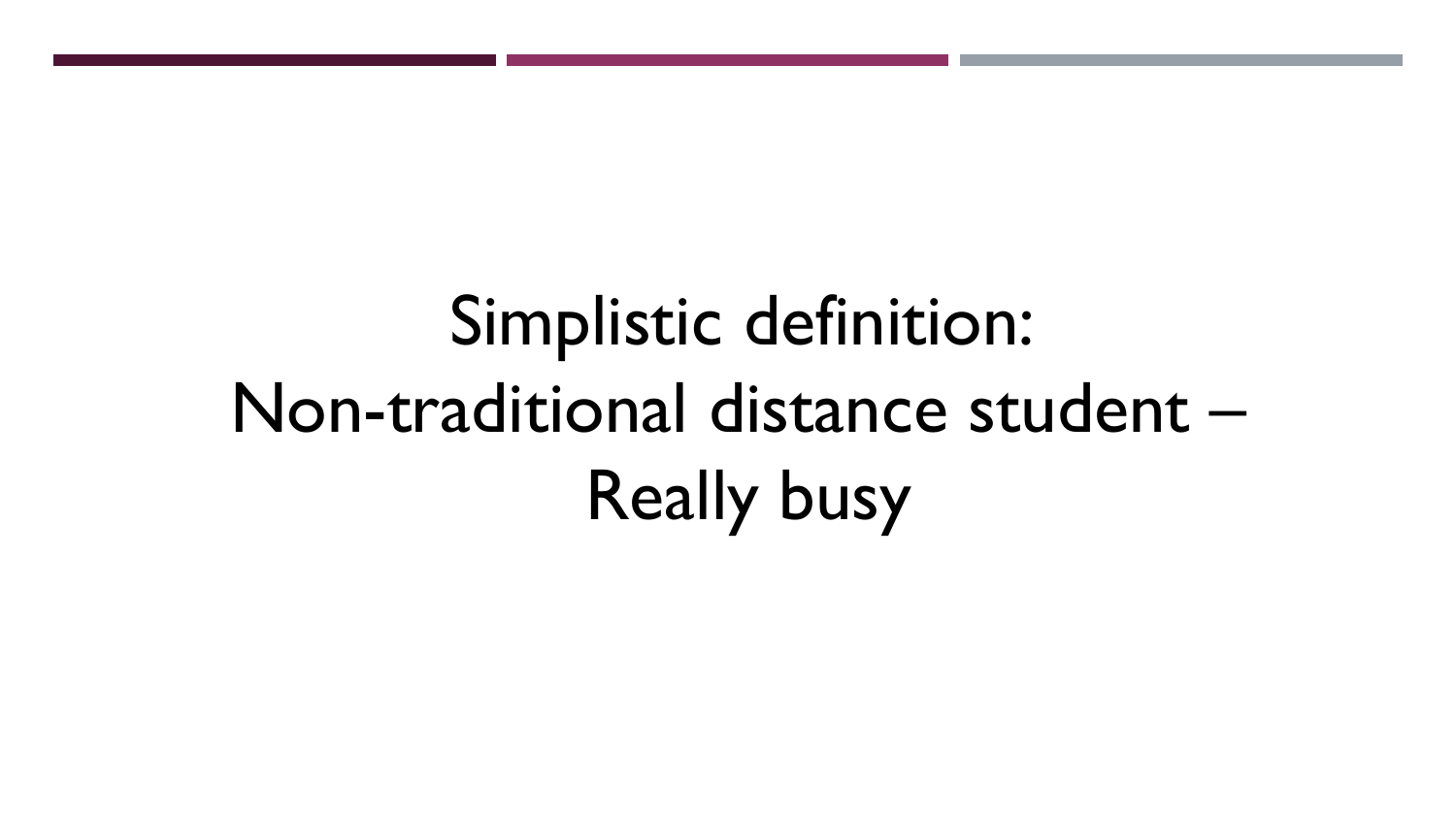## Definition of a non-traditional distance student: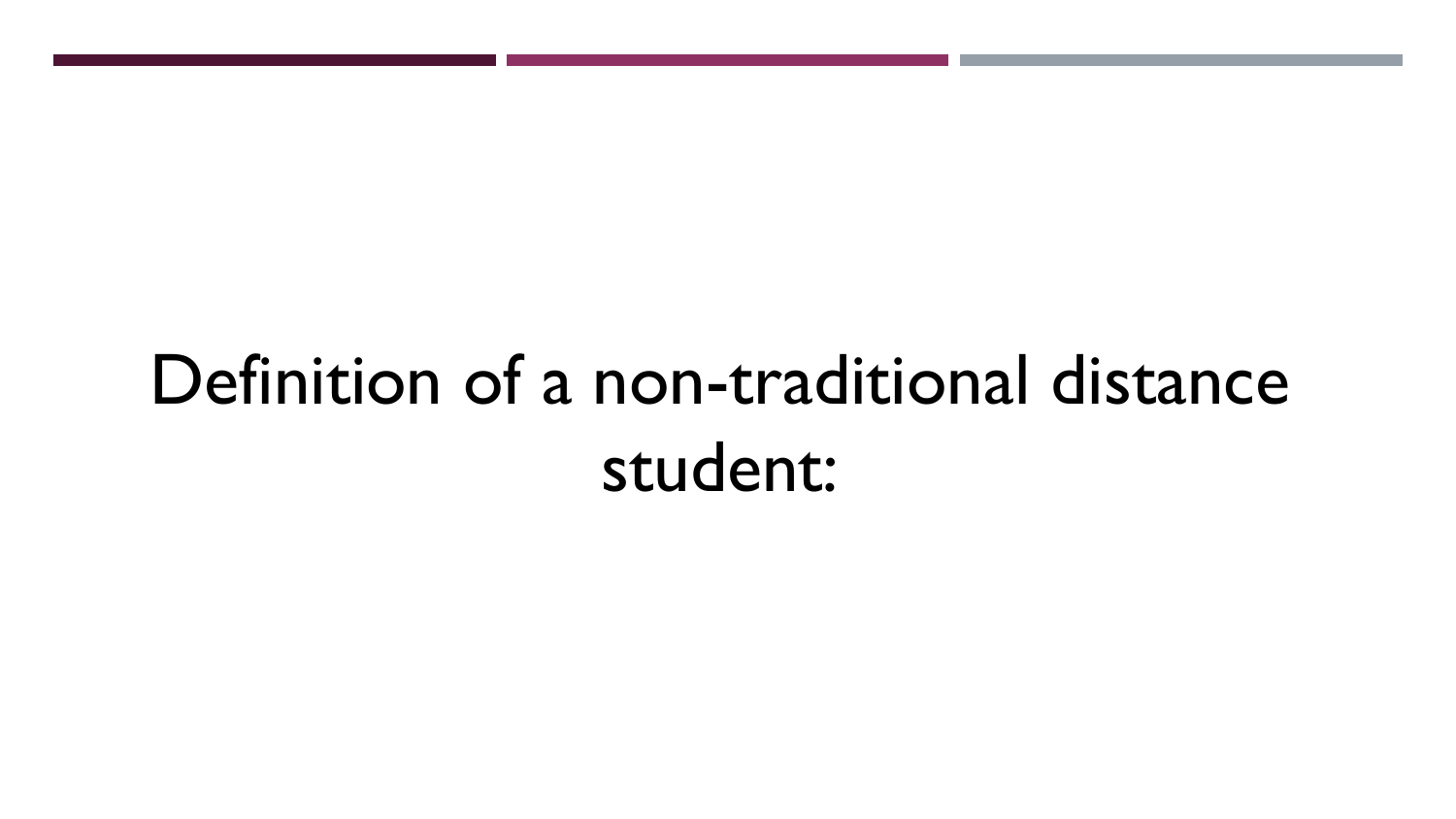Non-traditional distance student – A student who is completing an educational program using technology and has other responsibilities other than their education.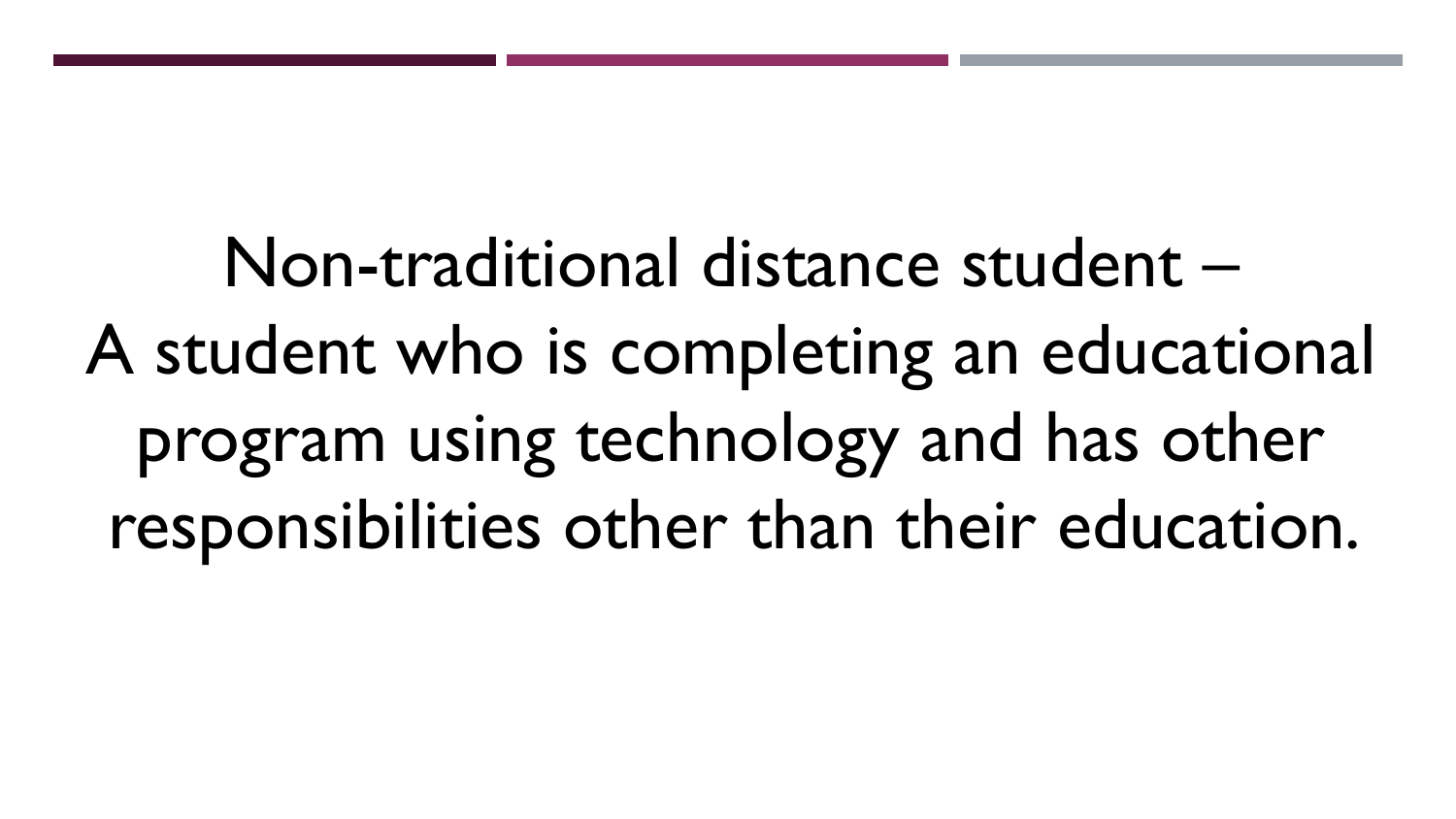## What are some advising needs of nontraditional students?

## *Think about their experiences!*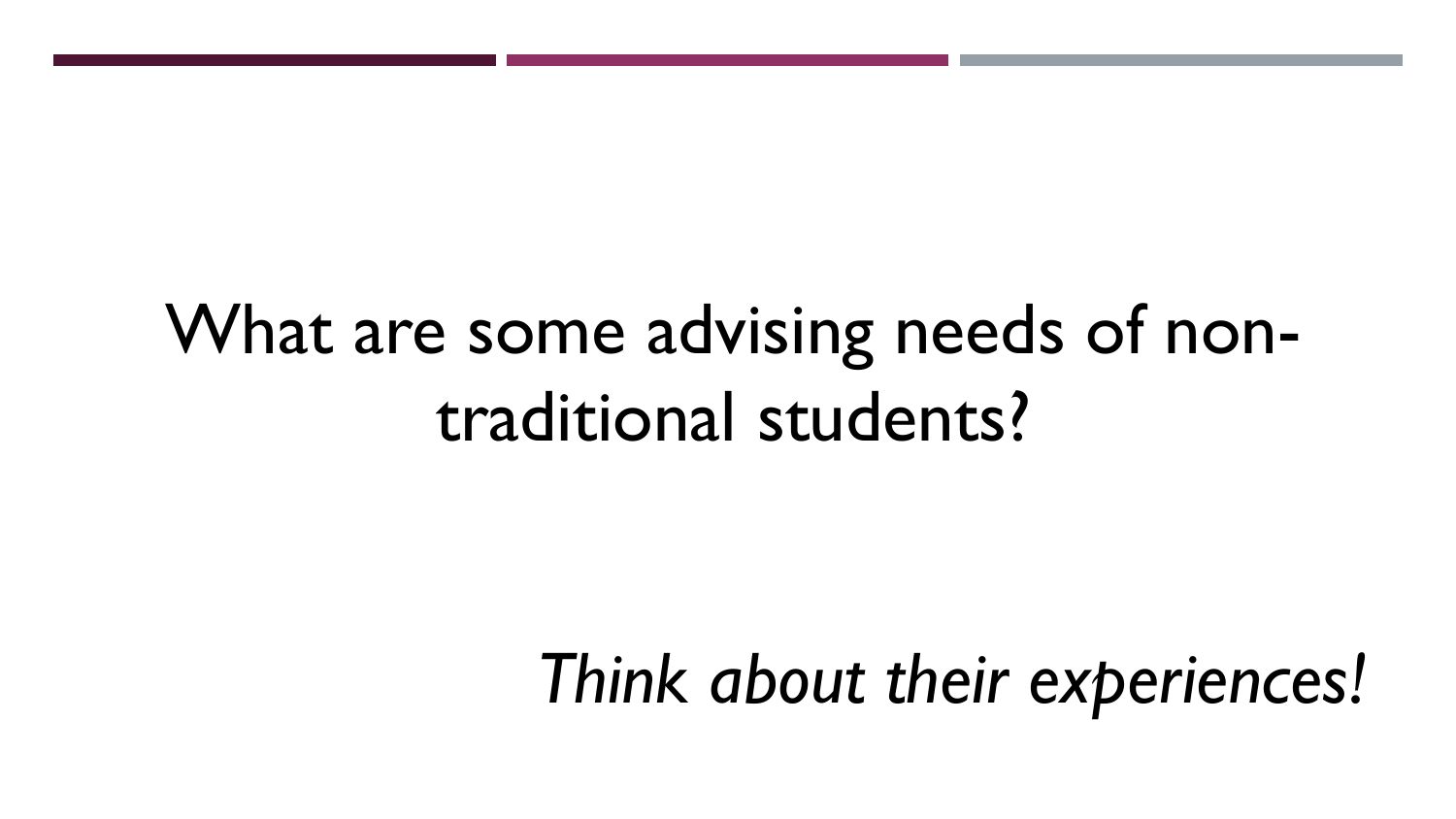### NONTRADITIONAL STUDENT EXPERIENCES

#### Motivations to Return

- o A personal desire to complete what they started
- o Being a role model for their children
- o Financial incentives

#### Academic Challenges

- o Acclimating to an academic regimen
- o Balancing school with family life
- o Lack of support from the university

#### Generation Gap

- o Social alienation (no real peers)
- o Discrimination (professors and other students)
- o Academic priorities (group work logistics)

#### Support System

- o Family
- o Faculty (approachable/responsive)

Bohl, A. J., Haak, B., & Shrestha, S. (2017). The Experiences of Nontraditional Students: A Qualitative Inquiry. Journal of Continuing Higher Education, 65(3), 166-174. Retrieved from <http://search.ebscohost.com.srv-proxy1.library.tamu.edu/login.aspx?direct=true&db=eric&AN=EJ1158644&site=eds-live>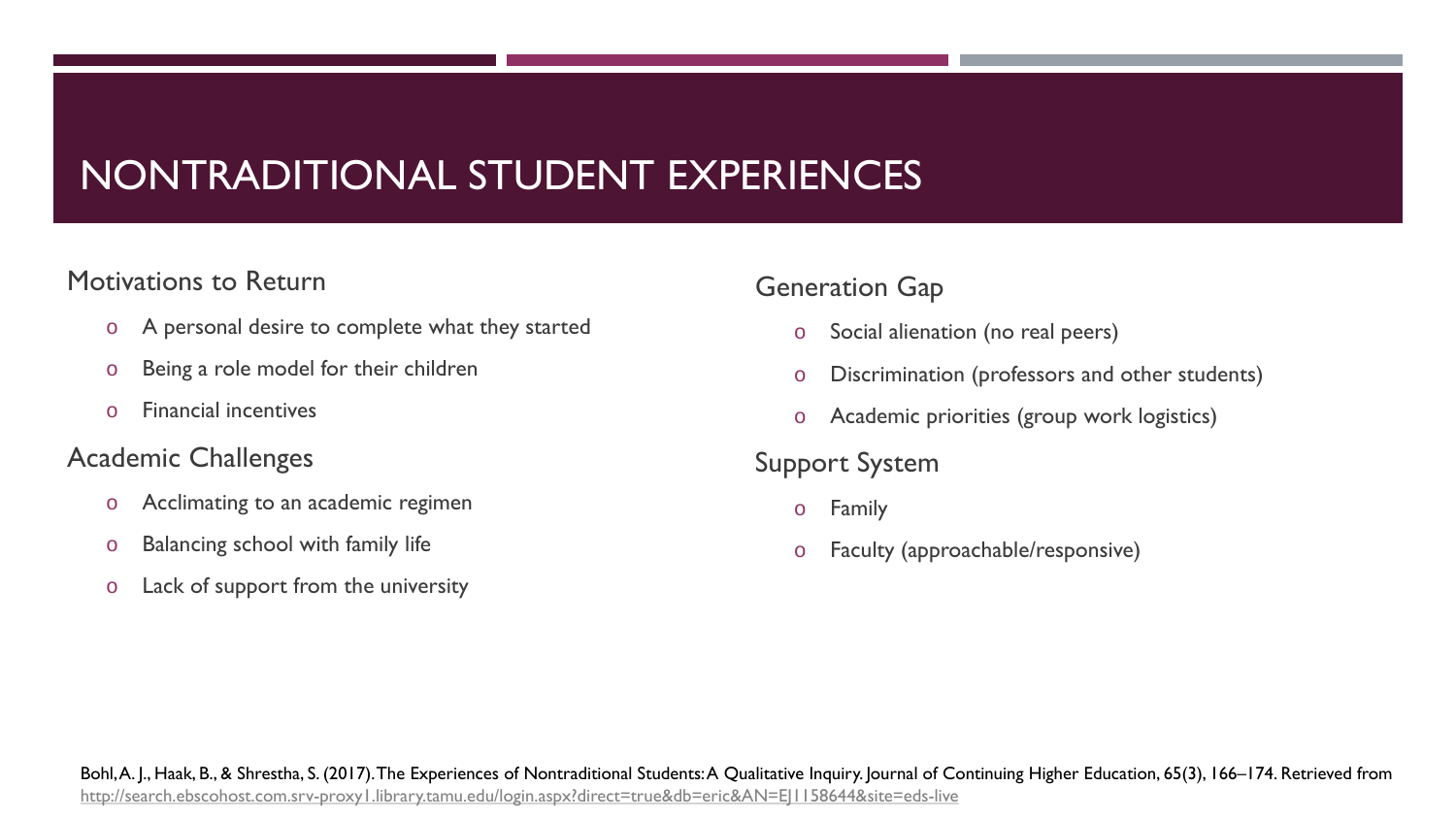### IMPORTANT SERVICES FOR DISTANCE STUDENTS

#### Advising

o Student development – social, personal, and academic competencies (relationship impacts student persistence)

#### Academic Support

o Online academic support services (tutoring & library access)

#### Technical Support

o Access to support, user friendliness, and prior experience

Financial Aid

o Increase in subsidized loans and family contribution

Stevenson, T. ts1085@nova. ed. (2013). Online Student Persistence: What Matters is Outside the Classroom. Journal of Applied Learning Technology, 3(1), 21–25. Retrieved from <http://search.ebscohost.com.srv-proxy2.library.tamu.edu/login.aspx?direct=true&db=eue&AN=90043854&site=eds-live>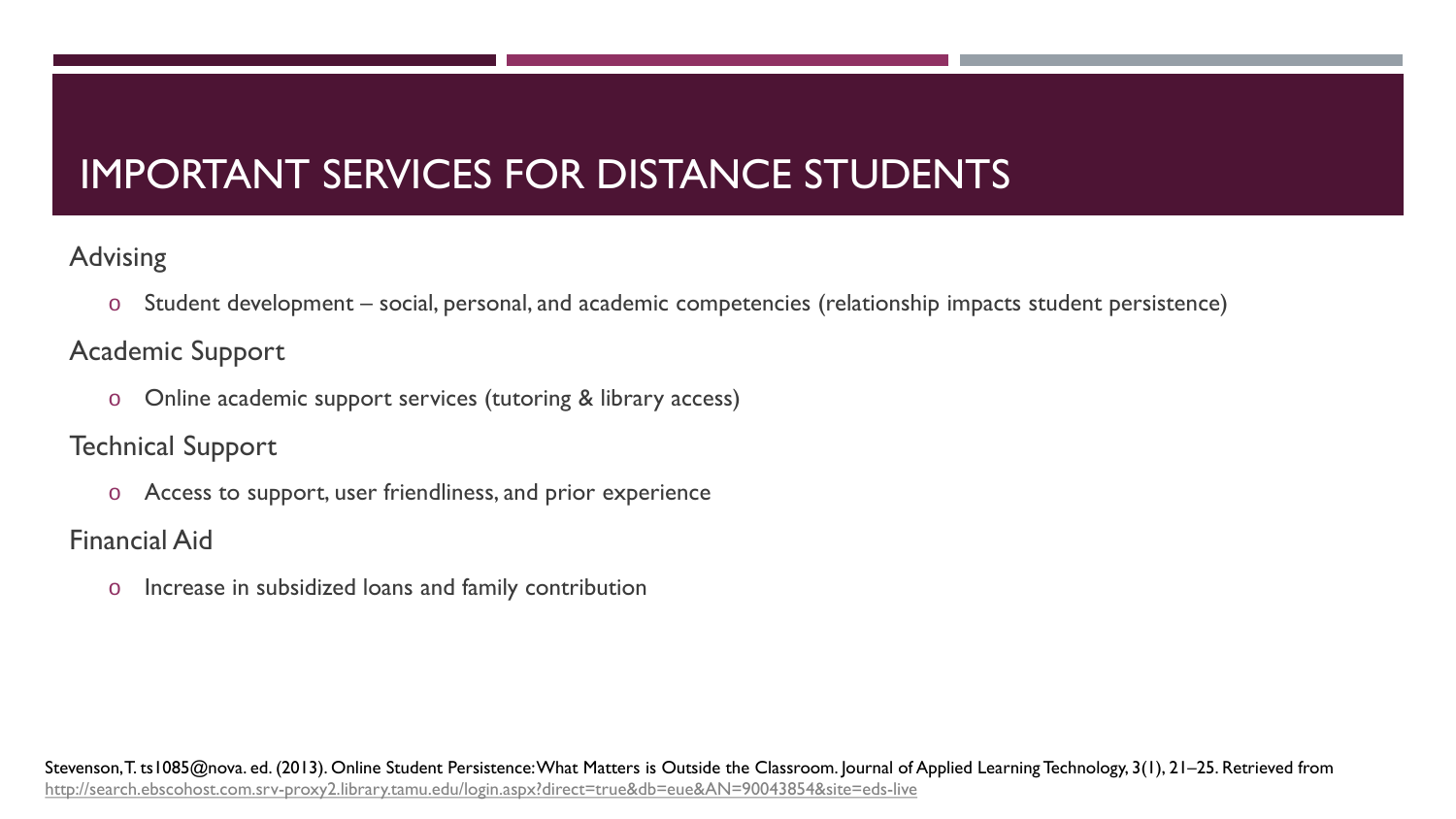### SUCCESSFUL ADVISING TECHNIQUES

#### Non-traditional students

Build Relationships

**Communication strategies** 

Flexible Advisement and Early Registration Options

Schedule logistics

Partners for Advocacy

Collaborative support services

#### Specialized Resources

Non-traditional handbook/guidebook, list of peer groups

#### Training and Professional Development

Specific to student population needs

Sapps, L., and Williams, S., (12 November 2015). Best practices in advising nontraditional students. Retrieved [from: https://nacada.ksu.edu/Resources/Academic-Advising-Today/View-Articles/Best-Practices-in-Advising-](https://nacada.ksu.edu/Resources/Academic-Advising-Today/View-Articles/Best-Practices-in-Advising-Non-traditional-Students.aspx)Non-traditional-Students.aspx

#### Distance students

#### Communication –Web conferencing

Verbal and nonverbal cues

Mueller, D., and Meyer, A., (23 August 2017). Design a sustainable online advising option. Retrieved from: https://nacada.ksu.edu/Resources/Academic-Advising-[Today/View-Articles/Design-a-Sustainable-Online-Advising-Option.aspx](https://nacada.ksu.edu/Resources/Academic-Advising-Today/View-Articles/Design-a-Sustainable-Online-Advising-Option.aspx)

#### Communication - Email

- o Be available
	- o Treat an email response as an advising session
- o Comprehensive
	- o Fight the temptation to just give quick answers to quick questions
- o Timely
	- o Prompt response saves you time in the long run

Fusch, D., (9 August 2013). Email advising: Doing it wrong, doing it right. [Retrieved from: https://www.academicimpressions.com/blog/email-advising-doing](https://www.academicimpressions.com/blog/email-advising-doing-it-wrong-doing-it-right/)it-wrong-doing-it-right/